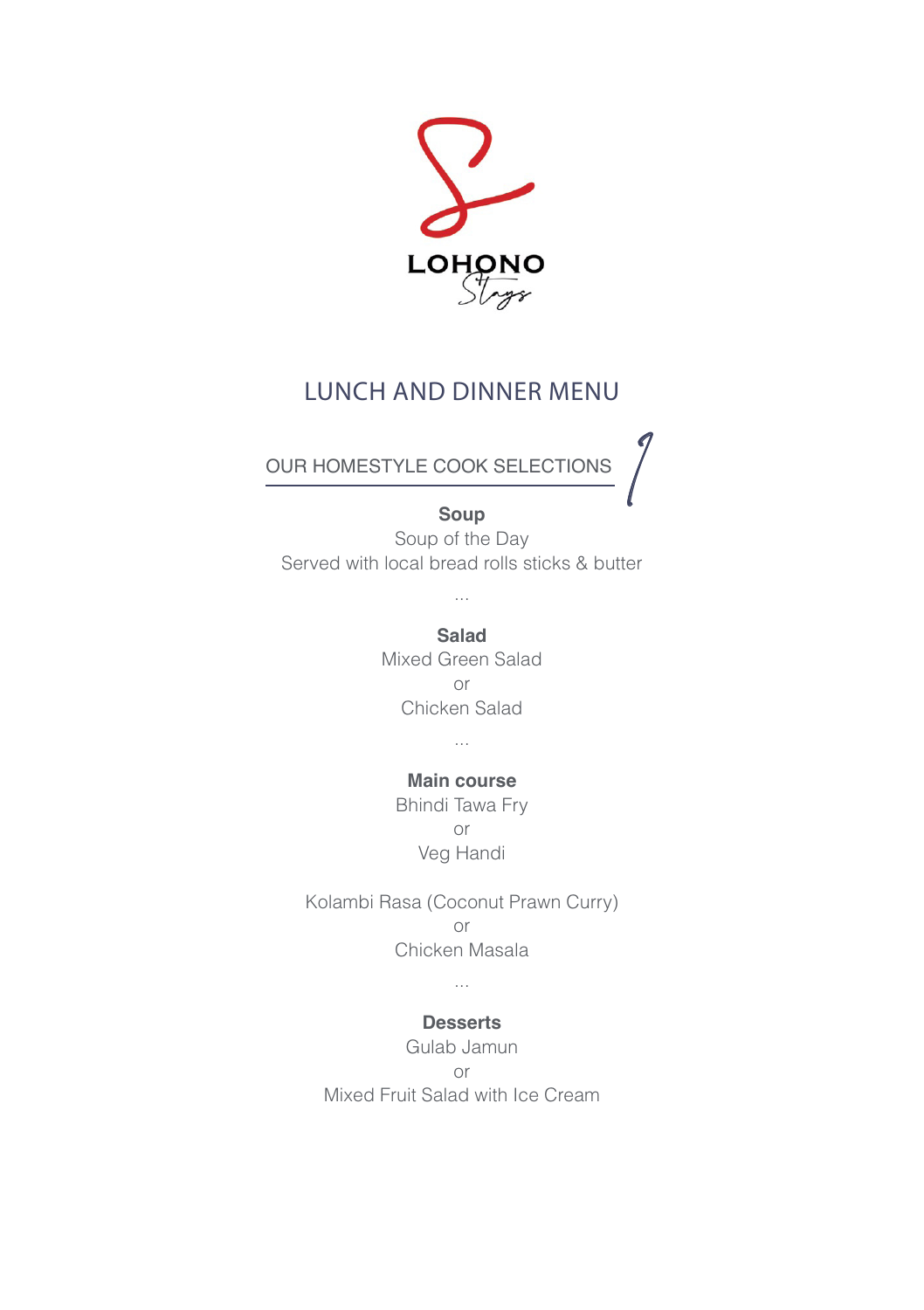



#### **Soups**

Soup of the Day Served with local bread rolls sticks & butter

> **Salad** Three Bean Salad or Hot Prawn Salad

...

...

#### **Main Course**

Paneer Mushroom Masala or Masala Bhindi

> Butter Chicken or Coconut Fish Curry

> > ...

#### **Desserts**

Gajar Ka Halwa or Cold Rice Pudding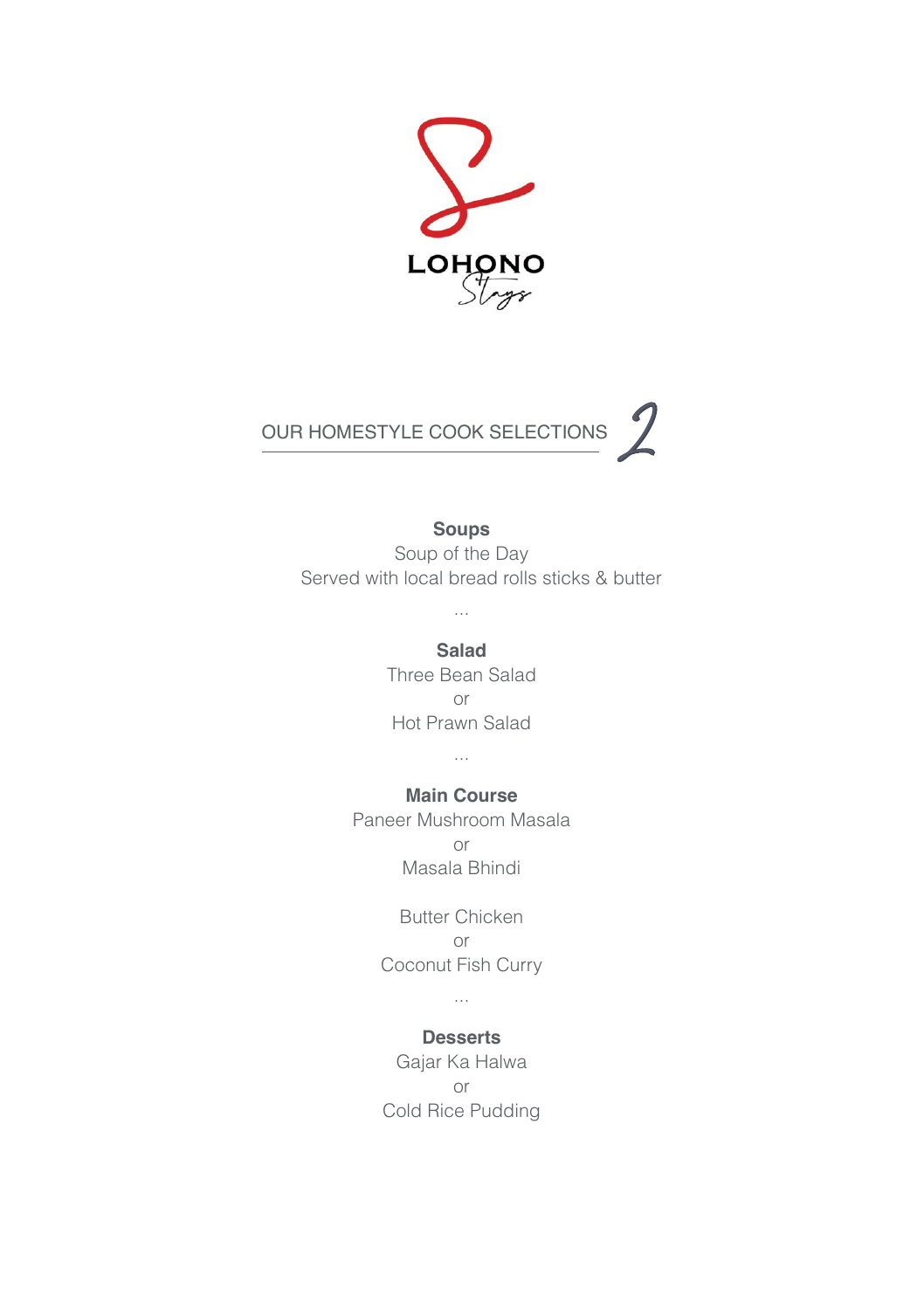



### **Soups**

Soup of the Day Served with local bread rolls sticks & butter

**Salad** Greek Salad or Spiced Fish Pieces tossed in Greens

...

#### **Main course**

Punjabi Chole or Baigan Ka Bharta

Fish Fry or Masala Chicken

...

**Desserts** Glazed Pineapple Slices with Ice Cream or

Doodhi Halwa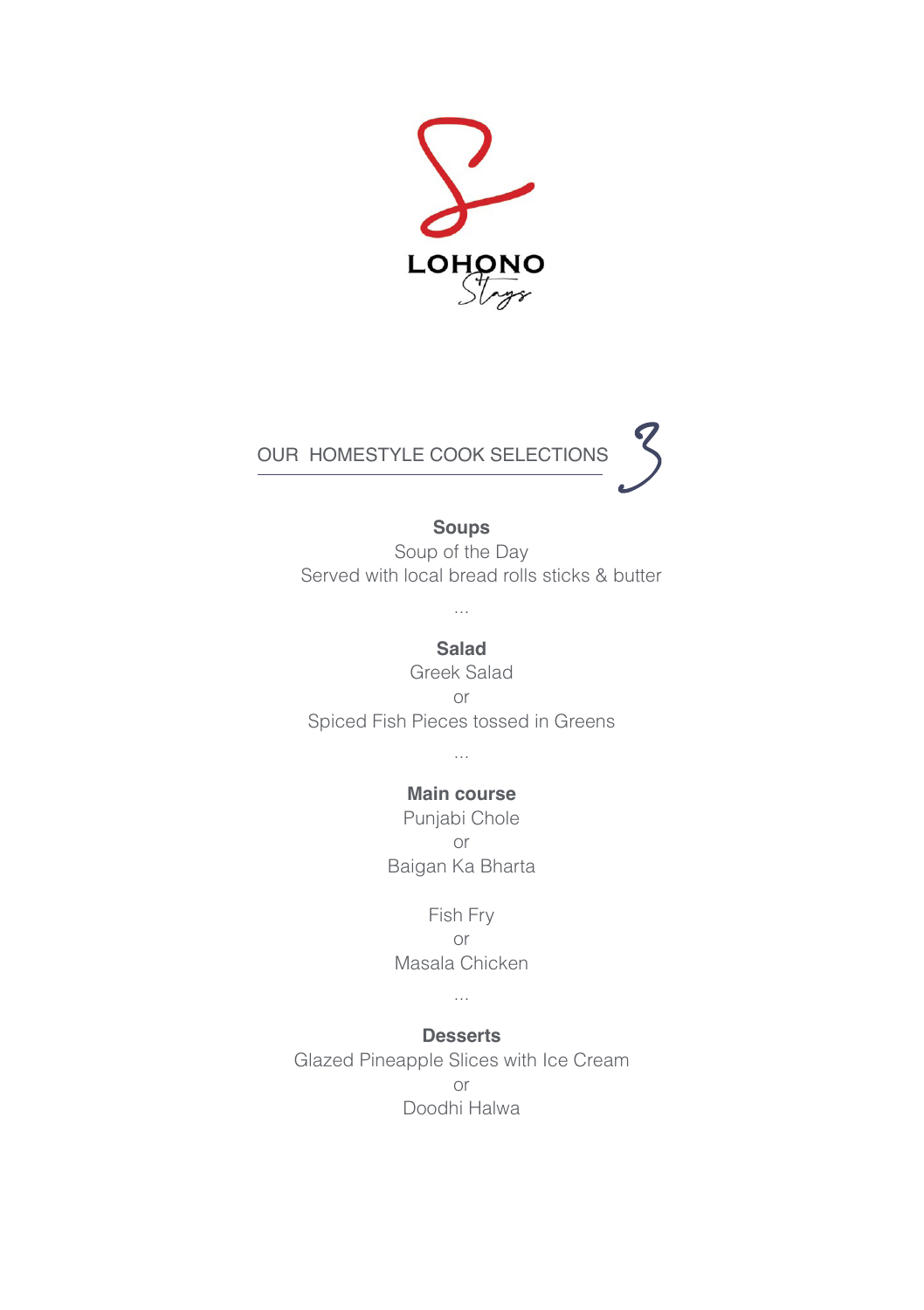



Soup of the day **Soups** Served with local bread rolls sticks & butter

...

#### **Starter**

Greek Salad or Pasta Salad with Chicken

## ... **Main course**

Hakka Noodles or Stir Fried Vegetables with Rice

Sweet and Sour Chicken with Rice or Stir Fried Noodles with Prawns

## ... **Desserts**

Jello & Mixed Fruit with Ice Cream or Banana Fritters with Ice Cream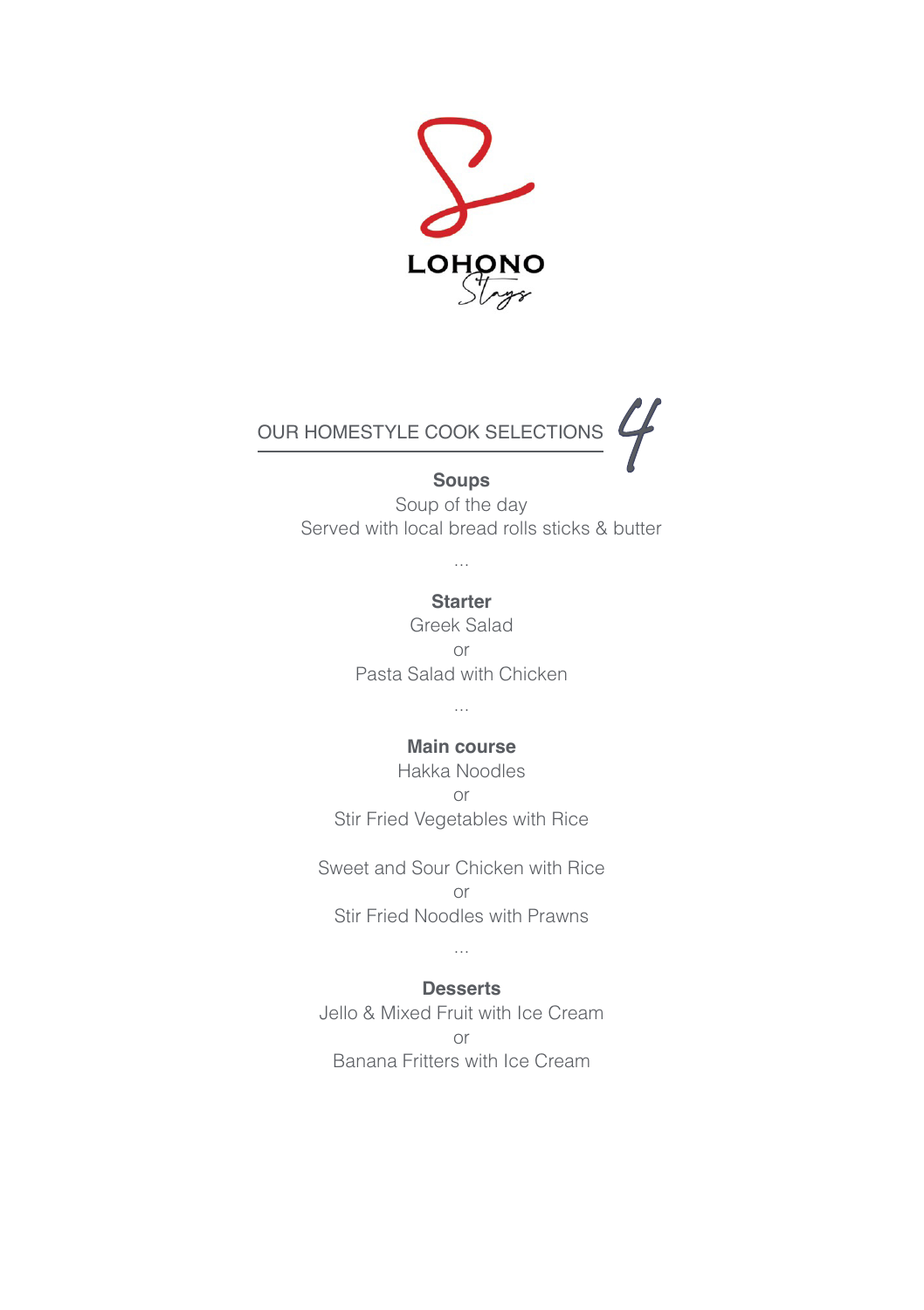

# BREAKFAST MENU

### **Regular Breakfast Menu**

Seasonal Fresh Fruit Juice Assorted Bread Basket Fresh Fruit Platter Cheese Platter Preserves (Jam, Butter, Marmalade, Honey) Assorted Cereals served with Hot & Cold Milk Tea/ Coffee/ Hot Chocolate Oatmeal to Order Pancakes to Order

## ... **Local Specialties**

Dahi Misal Vada Pav Misal Pav

...